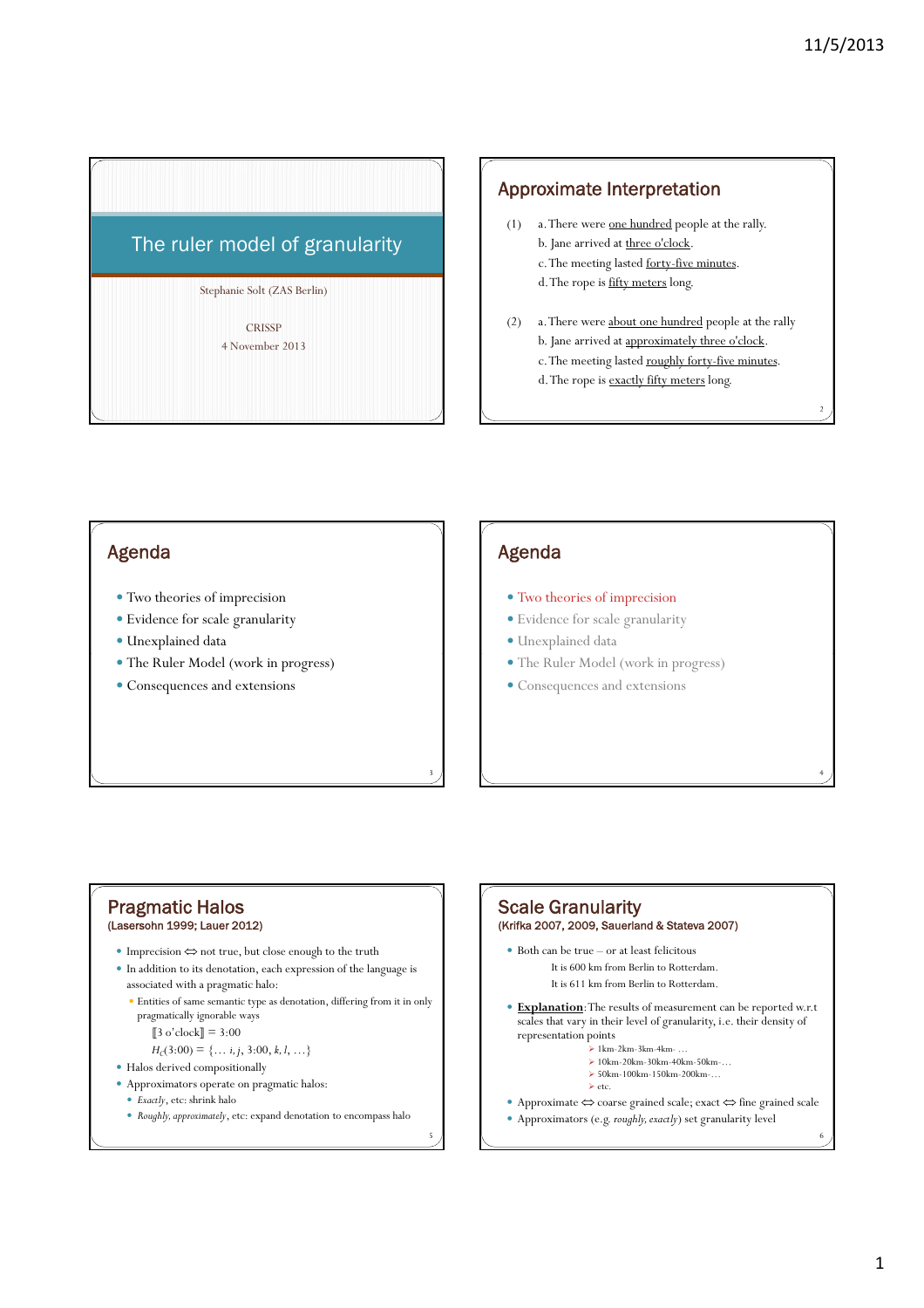## Agenda

- Two theories of imprecision
- Evidence for scale granularity
- · Unexplained data
- The Ruler Model (work in progress)
- Consequences and extensions

#### Fact 1: Round⇔imprecise • Tend to be interpreted approximately: (1) a. There were one hundred people at the rally. **100** b. Jane arrived at three o'clock. **3:00** c. The meeting lasted forty-five minutes. **45** 8 d. The rope is fifty meters long. **50** • Necessarily interpreted precisely: (3) a. There were ninety nine people at the rally. **99** b. Jane arrived at three-oh-one. **3:01** c. The meeting lasted forty-three minutes. **43** d. The cable is fifty-one meters long. **51**

#### Fact 2: Roundness is gradable

- y Both 90 and 100 round, but 100 is intuitively rounder, and allows more approximate interpretation
	- (4) a. There were one hundred people at the rally. b. There were ninety people at the rally.
		- Also e.g. 3:00 vs. 3:05 vs. 3:01
- y Unpublished data from Cummins et al. (2012): About150: 140-160 About 130: 125-135
- y Jansen & Pollmann (2001): Roundness defined in terms of divisibility properties Single digit multiple of 10*<sup>n</sup>* , 2x10*<sup>n</sup>* , 5x10*<sup>n</sup>* , 2.5x10*<sup>n</sup>*

# Fact 3: 'Roundness' is domain specific

- Per J&P, 50 rounder than 45. But:
- (5) a. The meeting lasted <u>forty five minutes</u>. **Approx.**<br>b. The meeting lasted fifty minutes. **Precise** b. The meeting lasted <u>fifty minutes</u>.
- $\bullet\,$  More examples (based on Krifka 2007):
- (6) a. I wrote this article in twenty-four hours. **Approx.** b. I wrote this article in twenty-five hours. **Precise**
- (7) a. The wheel turned one hundred eighty degrees. **Approx**. b. The wheel turned two hundred degrees. **Precise**

10

¾Salient higher-order measurement unit

11

…

9

7

# Comparison of Theories - 1

#### **Pragmatic halos:**

- y "Different in pragmatically ignorable respects" symmetric
- $\bullet$  If 3:01 is in the halo of 3:00, then 3:00 should likewise be in the halo of 3:01
- $\bullet$  No explanation for why some values interpreted more imprecisely than others – or for why this is graded and domain specific

#### **Scale granularity:**

- Facts derive from structure of measurement scales
- y E.g. 3:00 occurs on a coarser grained scale than 3:01

#### … 2:51 2:52 2:53 3:45 2:55 2:56 2:57 2:58 2:59 3:00 3:01 3:02 3:03 3:04 3:05 3:06 3:07 3:08 3:09 3:10 3:11 3:12 3:13 3:14 3:15 3:16 3:17 3:18 3:19 … | 2:55 | 3:00 | 3:05 | 3:10 | 3:15 | … … 3:00 3:15 … 3:00 3:05 3:00 3:15 2:55 3:00 3:05 3:10 3:15

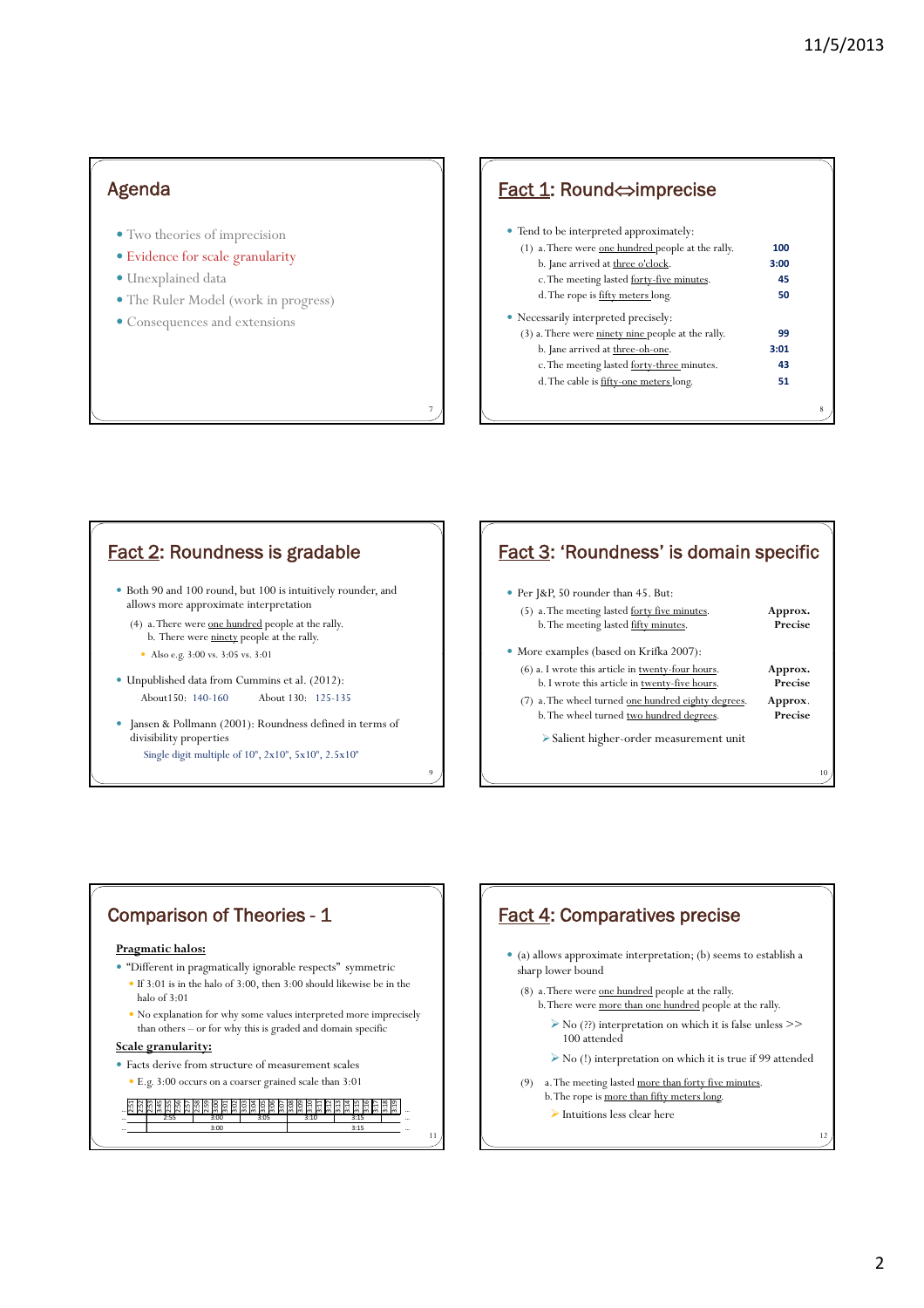14

### Comparison of Theories - 2

#### **Pragmatic halos:**

- y Halo of complex expression derived compositionally from halos of constituents
- y Would predict that halo of bare numerical expression (e.g.*100*) will be passed up to comparative (e.g. more than 100)

#### **Scale granularity:**

y Also no immediate explanation – but can seek reasons that comparative selects for fine scale structure

#### Fact 5: Approximators are NPIs?

- $\bullet\,$  Apparent support that comparative incompatible with variation in precision level
	- (10) a. \*There were more than roughly one hundred people at the rally.
		- b. \* The meeting lasted more than about forty five minutes.
		- c. \*The rope is more than exactly fifty meters long.

#### $\bullet$  But…

13

15

- (11) a. The meeting didn't last more than about forty five minutes.
	- b. If the meeting lasts more than about forty five minutes…
	- c. Every meeting that lasts more than about forty five minutes…

# Comparison of Theories - 3

#### **Pragmatic halos:**

- [roughly  $100$ ] =  $H_c(100) = \{..., 100, ...\}$
- $\bullet$  Why restricted to negative downward entailing contexts?
- Type mismatch?
- y Interpretation wrong: *no more than roughly100 attended* ≠ there is no number *n* close to 100 such that more than *n* attended

#### **Scale granularity:**

- $\bullet$  No immediate explanation for contrast but interpretation correct
	- <sup>y</sup> *no more than roughly100 attended* ≠'no more than 100coarse attended'



# **Summary**

- y Evidence points to scale granularity as mechanism to account for various aspects of imprecision
- Analysis of imprecision as semantic rather than pragmatic
- Lasersohn's argument against semantic treatment:
	- (12) Although Mary arrived at three o'clock, she didn't arrive until slightly after three o'clock
		- Contradictory feel but why?
		- Semantic interpretation precise?
		- y Granularity reanalysis?
		- y Sentence structure (*although*)?

17

# Agenda

- Two theories of imprecision
- Evidence for scale granularity
- · Unexplained data
- The Ruler Model (work in progress)
- Consequences and extensions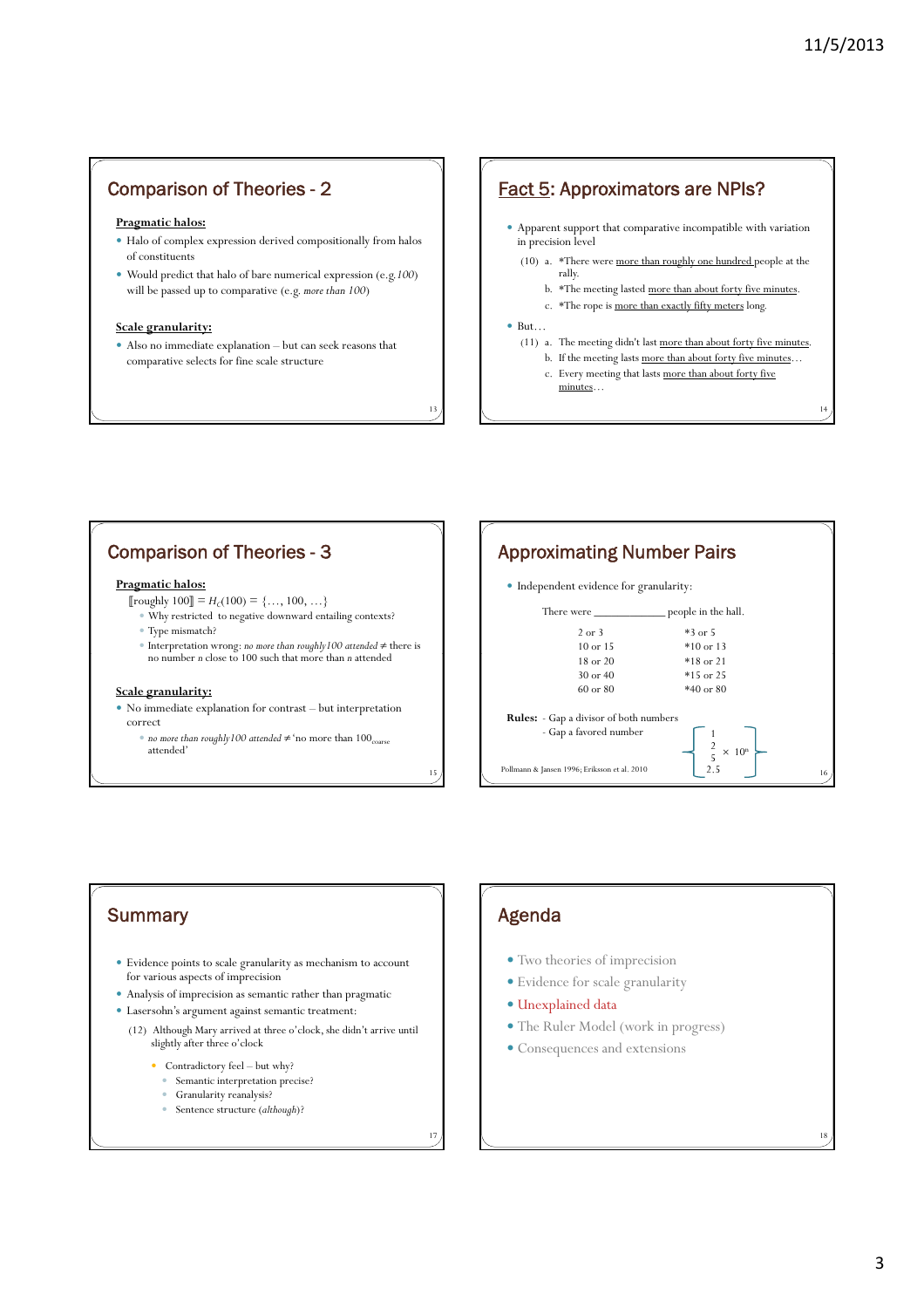$\overline{\chi}$ 

 $2<sup>2</sup>$ 

# Fact 5: Endpoints precise

• Clearest with overt approximators:

- (13) a. Roughly 60% of our students are from New York State. b. ??Roughly 100% of our students are from New York State.
	- c. ??Roughly 0% of our students are from New York State.
	- ¾ h Competition with *almost zero/absolutely 100%*, etc?

#### • Also with bare measure expressions:

- (14) a. 60% of our students are from New York State.
	- b. 100% of our students are from New York State.
	- c. 0% of our students are from New York State
		- cf. *'Sales rose by (roughly) one hundred percent'*
		- ¾ Not explained by existing models of granularity

#### **Fact 6: Granularity at two levels**

- y Granularity-based scalar implicatures (Cummins et al. 2012):
	- (15) a. More than 100 people attended the meeting about the new highway construction project..  $\rightarrow$  No more than 150 attended
		- b. More than 110 people attended the meeting about the new highway construction project.
			- $\rightarrow$  No more than 120 attended
			- ¾ Semantic meaning involves fine-grained scale ¾ Pragmatic inferences calculated w.r.t. coarser
				- grained scale

#### Agenda

- Two theories of imprecision
- $\bullet$  Evidence for scale granularity
- · Unexplained data
- The Ruler Model (work in progress)
- Consequences and extensions

#### **Objectives**

19

21

 $23$ 

#### Formal model of granularity that:

- y Accounts for both covert imprecision (a) and overt precision regulation (b):
	- a. There were one hundred people at the rally.
	- b. There were about/roughly/approximately/exactly one hundred people at the rally
- y Is integrated within a more general model of scalarity / scale structure
- Explains other relevant data (which?)

# Ruler Model

- Continuous scale...
- ...on which a discrete structure is imposed via markings corresponding to conventional measurement units…
- ... that are organized into a nested, hierarchical structure... • ... that provides the basis for measurement at varying levels of precision.

**Granularity**  $\pi$  80 cm **100 cm 110 cm** 110 cm **120** cm **120** cm ل تەھەر جىلىسىلىسىلىسىلىسىلىسىلىسىلىم ئەھەر جىيانىسىلىم ئ **Scale overlay** Structure of Granularity 24 • A scale is a triple  $S = \langle D, \gt, DIM \rangle$ , where • *D* is a set of degrees  $\bullet$  > is an ordering relation on *D* • *DIM* is a dimension of measurement ¾Assumptions: *D* is dense (except possibly for *DIM*=cardinality), > is a linear order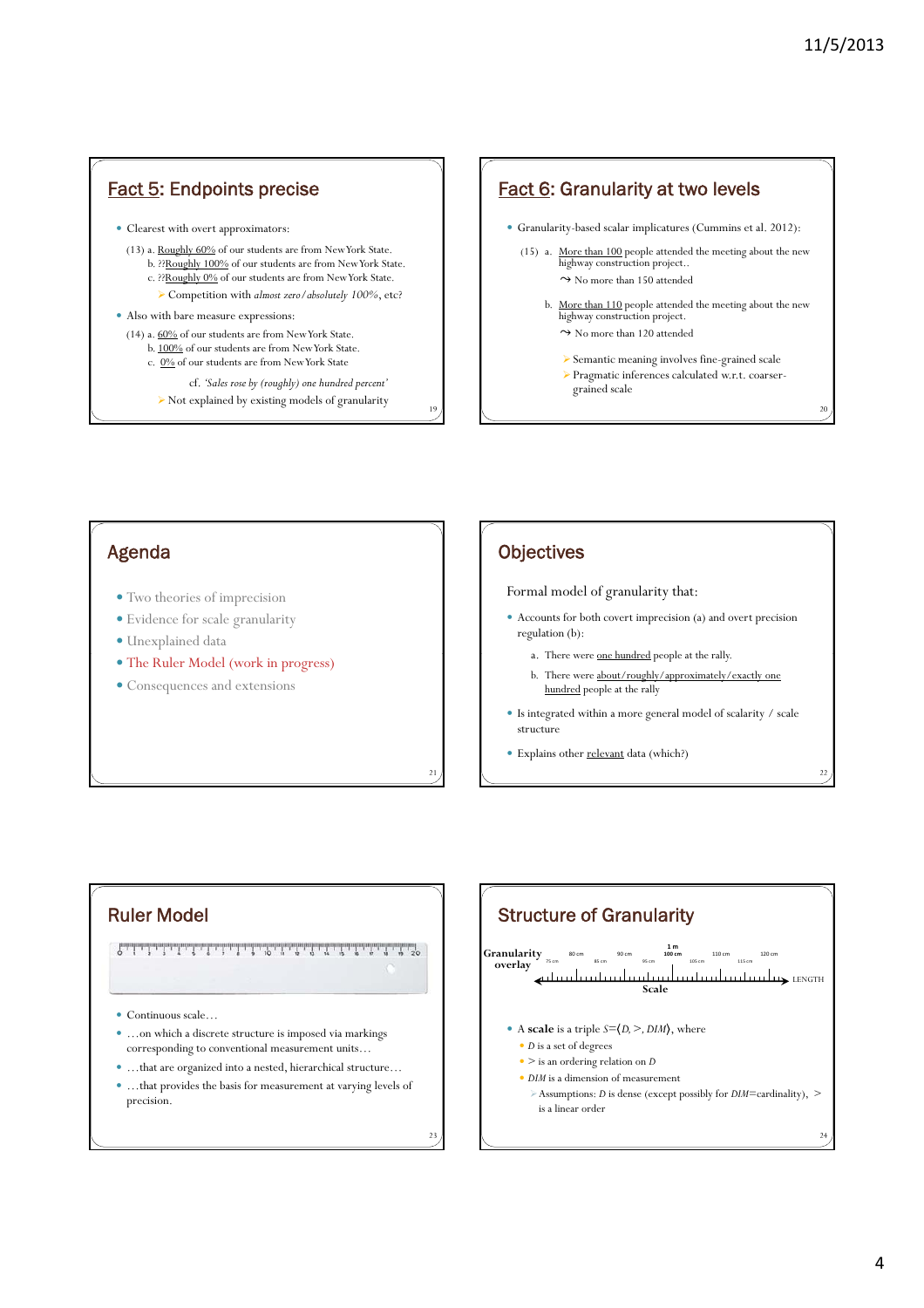







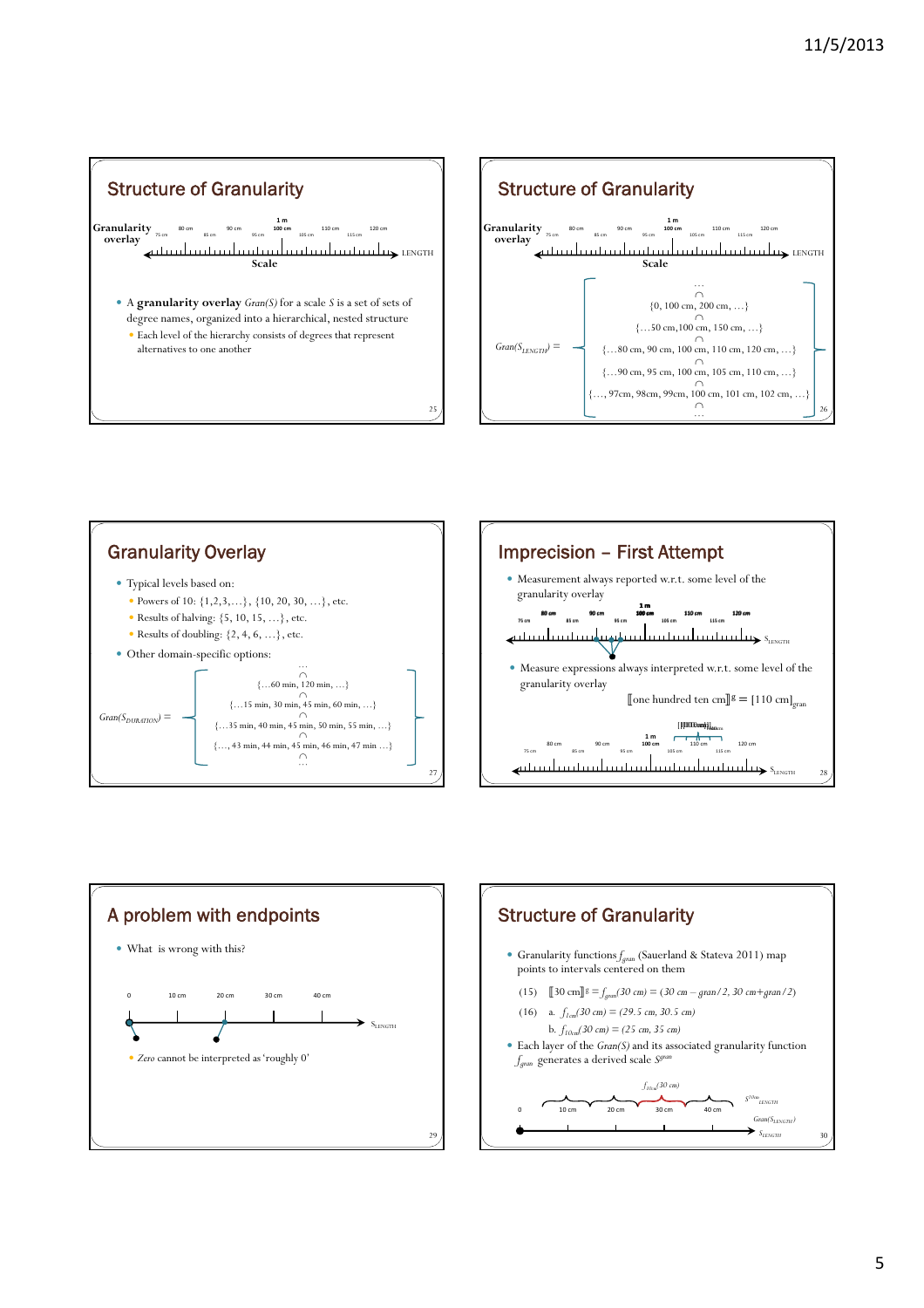



# Implicatures with Comparatives

- y Granularity overlay exists independently of coarse-grained derived scales it generates
- y Elements of given layer can act as alternatives for purposes of pragmatic inferencing – even when semantic meaning is computed w.r.t. finer-grained scale
	- *More than 100* implicates *not more than 200/150/110/etc.*
	- *More than 110* implicates not more than  $110/105/\text{etc.}$



## Agenda

- Two theories of imprecision
- Evidence for scale granularity
- · Unexplained data
- The Ruler Model (work in progress)
- Consequences and extensions

# Consequences and questions

- y Granularity inherently linked to degree names. Does granularity exist in the absence of numerical degrees? Granularity vs. tolerance
- $\bullet$  Endpoints necessarily interpreted precisely  $\rightarrow$  consequences for current theories of 'absolute' gradable adjectives such as *clean* and *full*, whose interpretations are based on scalar endpoints

35

33

6

36